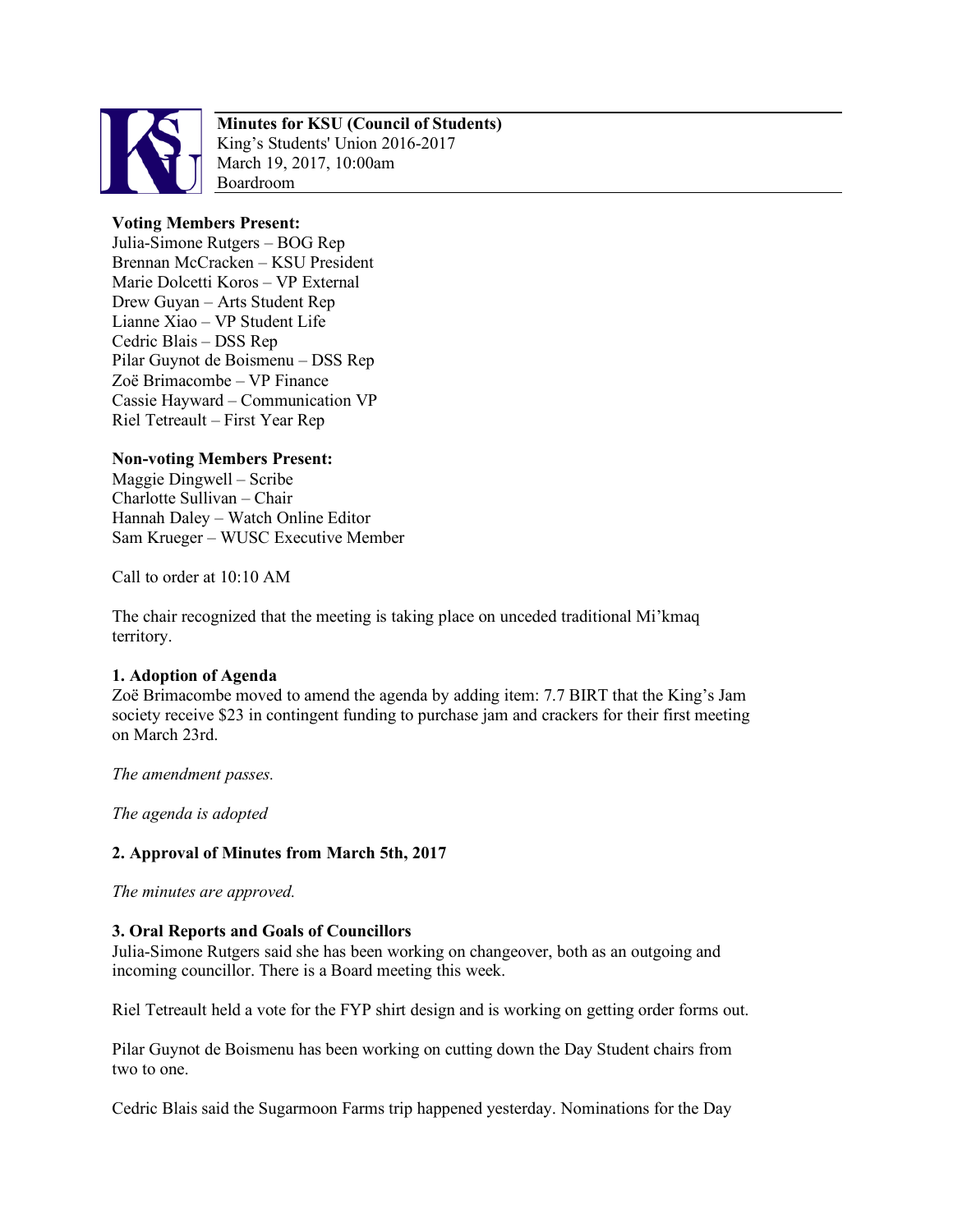Student Executive are opening this week. He said there is one more event planned for this year. Pilar Guynot de Boismenu asked if this event is the same as the FYP Day student lunch. Cedric Blais said he believes it is different.

Drew Guyan said she has not done much as Arts Student Rep, but she has met with both of the committees she is on. She will be returning to DASS meetings this week.

# **4. Reports of the Executive Committee (attached)**

- **4.1: Report of the President**
- **4.2: Report of the Student Life Vice President**
- **4.3: Report of the Financial Vice President**
- **4.4: Report of the External Vice President**
- **4.5: Report of the Communications Vice President**

Cedric Blais asked if there could be a section for Day Students in the Wardroom bulletin Boards. Cassie said yes, they are just trying to visually coordinate the posters so that people can easily get information.

### **6. Report of the Orientation Week Search Committee**

Brennan McCracken said the search committee met a few times this week to draft an ideal candidate profile and consult with past coordinators. He said that they have reached a recommendation. The committee recommends hiring two coordinators instead of three. Brennan moved to add an action item.

6.1 BIRT Hannah Sparwasser Soroka and Gina Grattan be hired as Orientation Week coordinators for 2017.

Brennan said both Gina and Hannah have previous experience organizing events. Hannah has experience with budging large events. He said both of them demonstrated a good understanding of the work involved in coordinating Orientation Week. Cedric Blais asked if hiring two coordinators instead of three will change their honorarium. Brennan replied that because the workload will increase, the individual honorarium will probably increase.

Lianne Xiao said the committee is comfortable with hiring two coordinators and she is comfortable taking on more work as Student Life Vice President. The motion is passed.

### **7. Action Items**

#### *Society Ratifications*

7.1 BIRT that the King's Jam Society be ratified as a Tier 1 society for the 2017/2018 year. *Moved by Lianne Xiao*

Lianne Xiao said the society's mandate is that they want to unite students with music and jam.

#### *The motion is passed.*

Zoë Brimacombe moved to suspend the rules to address 7.5 first.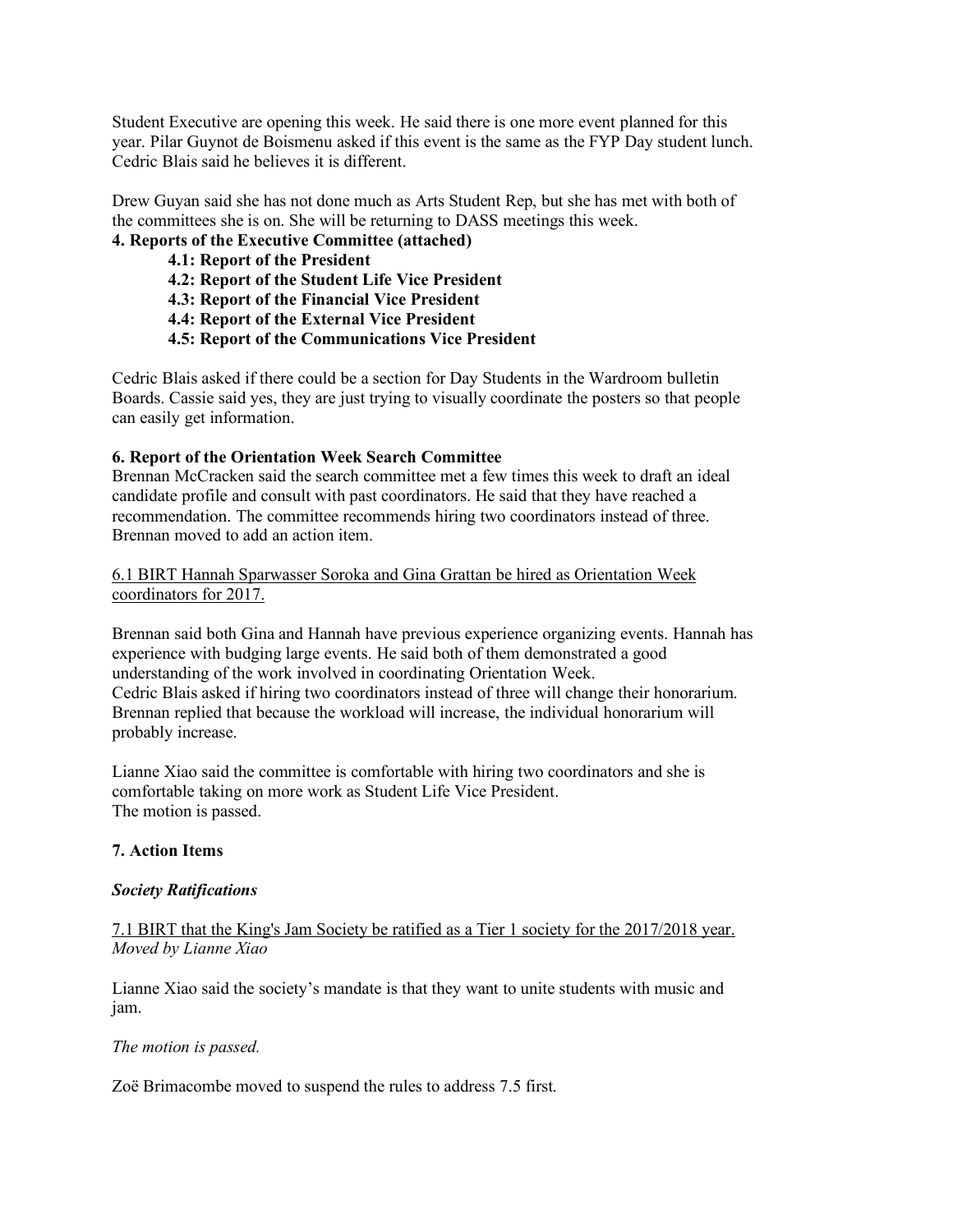### *Funding Requests*

7.5 BIRT the World University Service of Canada receive \$85 in non-contingent funding to purchase samosas for the annual WUSC'd Away fundraiser on March 24th.

*Moved by Zoë Brimacombe*

*Finance Committee recommends approval*

Zoë Brimacombe said WUSC is a levied society at King's that brings a refugee student to come and study at King's. All of the money from the levy goes directly into the student's scholarship and their sponsorship. This funding request is for an extra fundraiser event.

Sam Krueger said the cost of tuition and sponsorship is getting higher and the student population has decreased. WUSC can no longer rely just on the levy for sponsoring students. Brennan McCracken spoke in favour of this motion.

*The motion is passed.*

7.2 BIRT The King's Wordsmiths receive \$38.48 in contingent funding to purchase drinks and snacks for the Octopus Launch and Wordsmiths AGM on April 5th. *Moved by Zoë Brimacombe Finance Committee recommends approval*

Zoë Brimacombe said this is a society for creative writing and they are seeking funding for snacks.

Pilar Guynot de Boismenu spoke in favour of this motion.

*The motion is passed.*

7.3 BIRT The King's Dance Collective receive \$155 in contingent funding to purchase snacks and pay a photographer for the Turn Out For What dance show on March 24th and 25th. *Moved by Zoë Brimacombe Finance Committee recommends approval*

Zoë Brimacombe said the funding is primarily for an honorarium for a photographer and to provide snacks for the dancers in the show.

*The motion is passed.*

7.4 BIRT The Unconscious Collective Vocal Ensemble receive \$292.63 in contingent funding to purchase wine, snacks, and nonalcoholic beverages for a reception following their concert We Need To Talk on April 1st.

*Moved by Zoë Brimacombe Finance Committee recommends approval*

Zoë Brimacombe said she believes this is the first time The Unconscious Collective Vocal Ensemble has put in a funding request for a reception. They are expecting around 50 people. Drew Guyan asked where the reception would be held. Zoë said the Wilson Common Room.

*The motion is passed.*